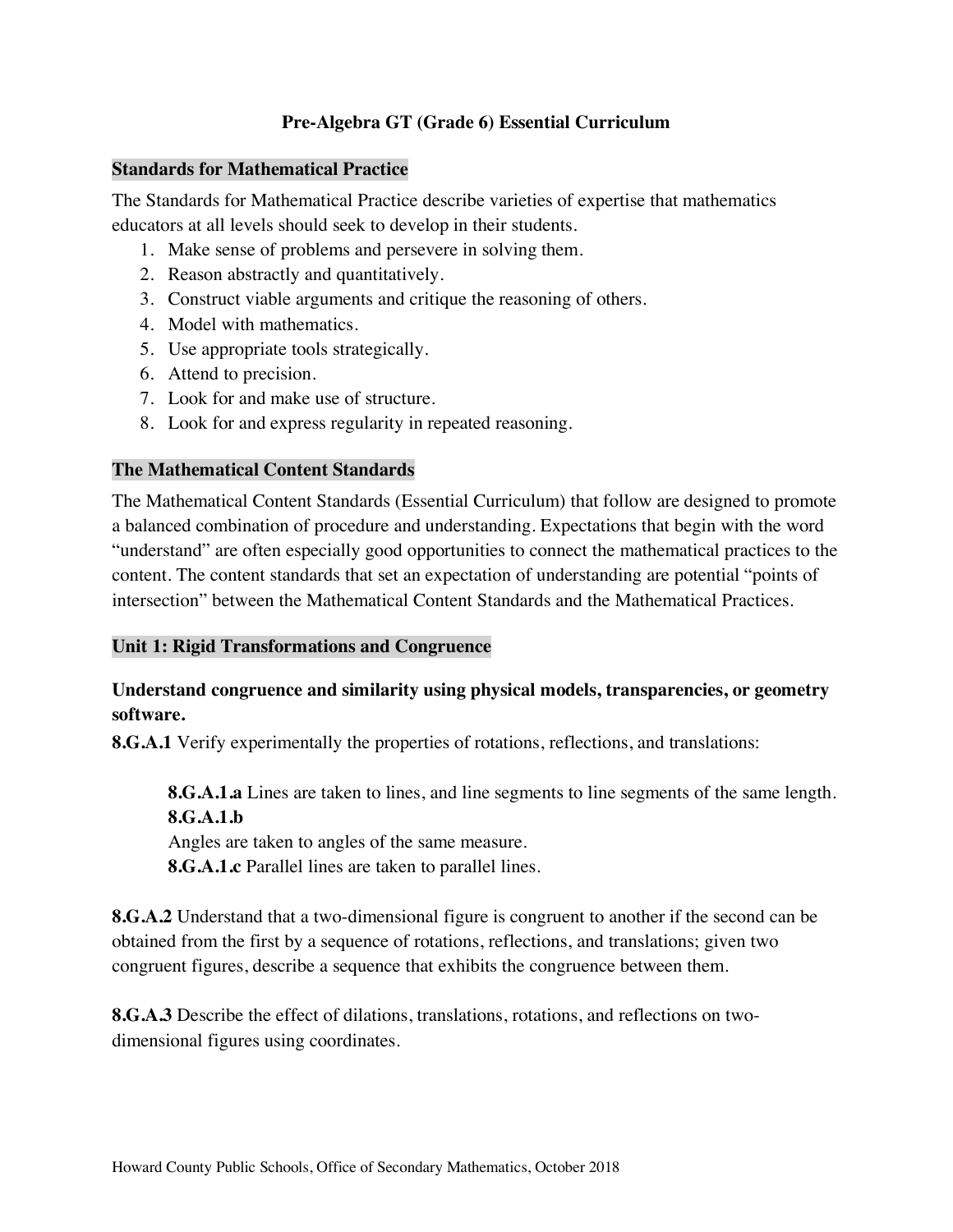**8.G.A.5** Use informal arguments to establish facts about the angle sum and exterior angle of triangles, about the angles created when parallel lines are cut by a transversal, and the angle- angle criterion for similarity of triangles. *For example, arrange three copies of the same triangle so that the sum of the three angles appears to form a line, and give an argument in terms of transversals why this is so*.

#### **Unit 2, Part I: Dilations and Similarity**

# **Understand congruence and similarity using physical models, transparencies, or geometry software.**

 **8.G.A.2** Understand that a two-dimensional figure is congruent to another if the second can be obtained from the first by a sequence of rotations, reflections, and translations; given two congruent figures, describe a sequence that exhibits the congruence between them.

 **8.G.A.3** Describe the effect of dilations, translations, rotations, and reflections on two-dimensional figures using coordinates.

 **8.G.A.4** Understand that a two-dimensional figure is similar to another if the second can be obtained from the first by a sequence of rotations, reflections, translations, and dilations; given two similar two-dimensional figures, describe a sequence that exhibits the similarity between them.

 **8.G.A.5** Use informal arguments to establish facts about the angle sum and exterior angle of triangles, about the angles created when parallel lines are cut by a transversal, and the angle- angle criterion for similarity of triangles. *For example, arrange three copies of the same triangle so that the sum of the three angles appears to form a line, and give an argument in terms of transversals why this is so*.

#### **Unit 2, Part II: Percent Increase, Decrease, and Applying Percentages**

 **Analyze proportional relationships and use them to solve real-world and mathematical problems. 7.RP.A.3** Use proportional relationships to solve multistep ratio and percent problems. Examples: simple interest, tax, markups and markdowns, gratuities and commissions, fees, percent increase and decrease, percent error.

## **Unit 2, Part III: Representing Proportional Relationships and Percentages**

#### **Analyze proportional relationships and use them to solve real-world and mathematical problems.**

 **7.RP.A.1** Compute unit rates associated with ratios of fractions, including ratios of lengths, areas and other quantities measured in like or different units. For example, if a person walks 1/2 mile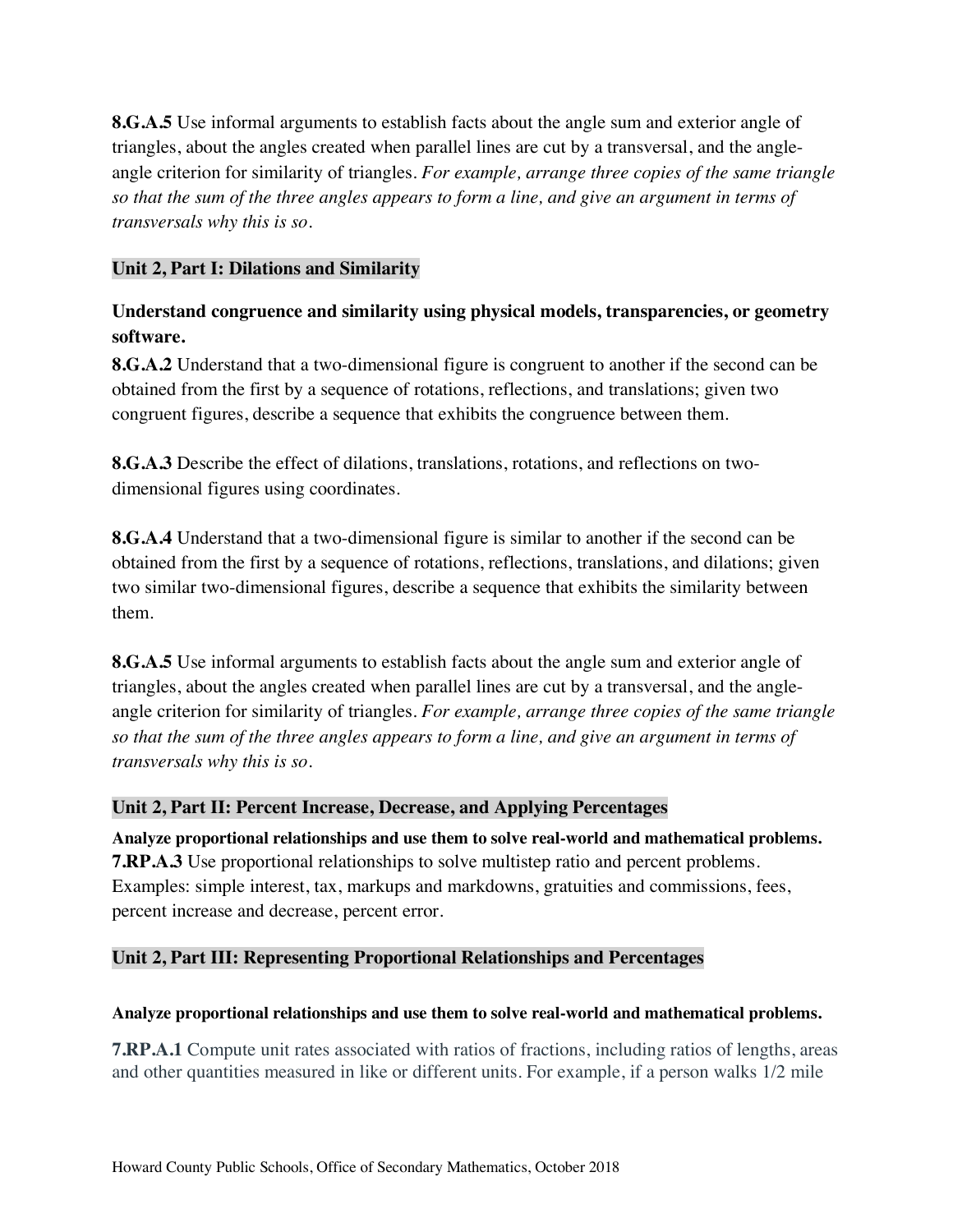in each 1/4 hour, compute the unit rate as the complex fraction 1/2/1/4 miles per hour, equivalently 2 miles per hour.

**7.RP.A.2** Recognize and represent proportional relationships between quantities.

 **[7.RP.A.2a](https://7.RP.A.2a)** Decide whether two quantities are in a proportional relationship, e.g., by testing for equivalent ratios in a table or graphing on a coordinate plane and observing whether the graph is a straight line through the origin.

 **[7.RP.A.2b](https://7.RP.A.2b)** Identify the constant of proportionality (unit rate) in tables, graphs, equations, diagrams, and verbal descriptions of proportional relationships.

**[7.RP.A.2c](https://7.RP.A.2c)** Represent proportional relationships by equations.

 **[7.RP.A.2d](https://7.RP.A.2d)** Explain what a point (*x*, *y*) on the graph of a proportional relationship means in terms of the situation, with special attention to the points (0, 0) and (1, *r*) where r is the unit rate.

## **Solve real-life and mathematical problems involving angle measure, area, surface area, and volume.**

 **7.G.B.6** Solve real-world and mathematical problems involving area, volume and surface area of two- and three-dimensional objects composed of triangles, quadrilaterals, polygons, cubes, and right prisms.

## **Understand the connections between proportional relationships, lines, and linear equations.**

 **8.EE.B.6** Use similar triangles to explain why the slope m is the same between any two distinct points on a non-vertical line in the coordinate plane; derive the equation  $y = mx$  for a line through the origin and the equation  $y = mx + b$  for a line intercepting the vertical axis at *b*.

## **Understand congruence and similarity using physical models, transparencies, or geometry software.**

 **8.G.A.3** Describe the effect of dilations, translations, rotations, and reflections on two-dimensional figures using coordinates.

## **Unit 3: Linear Relationships**

# **Understand the connections between proportional relationships, lines, and linear equations.**

 **8.EE.B.5** Graph proportional relationships, interpreting the unit rate as the slope of the graph. Compare two different proportional relationships represented in different ways. For example, compare a distance-time graph to a distance-time equation to determine which of two moving objects has greater speed.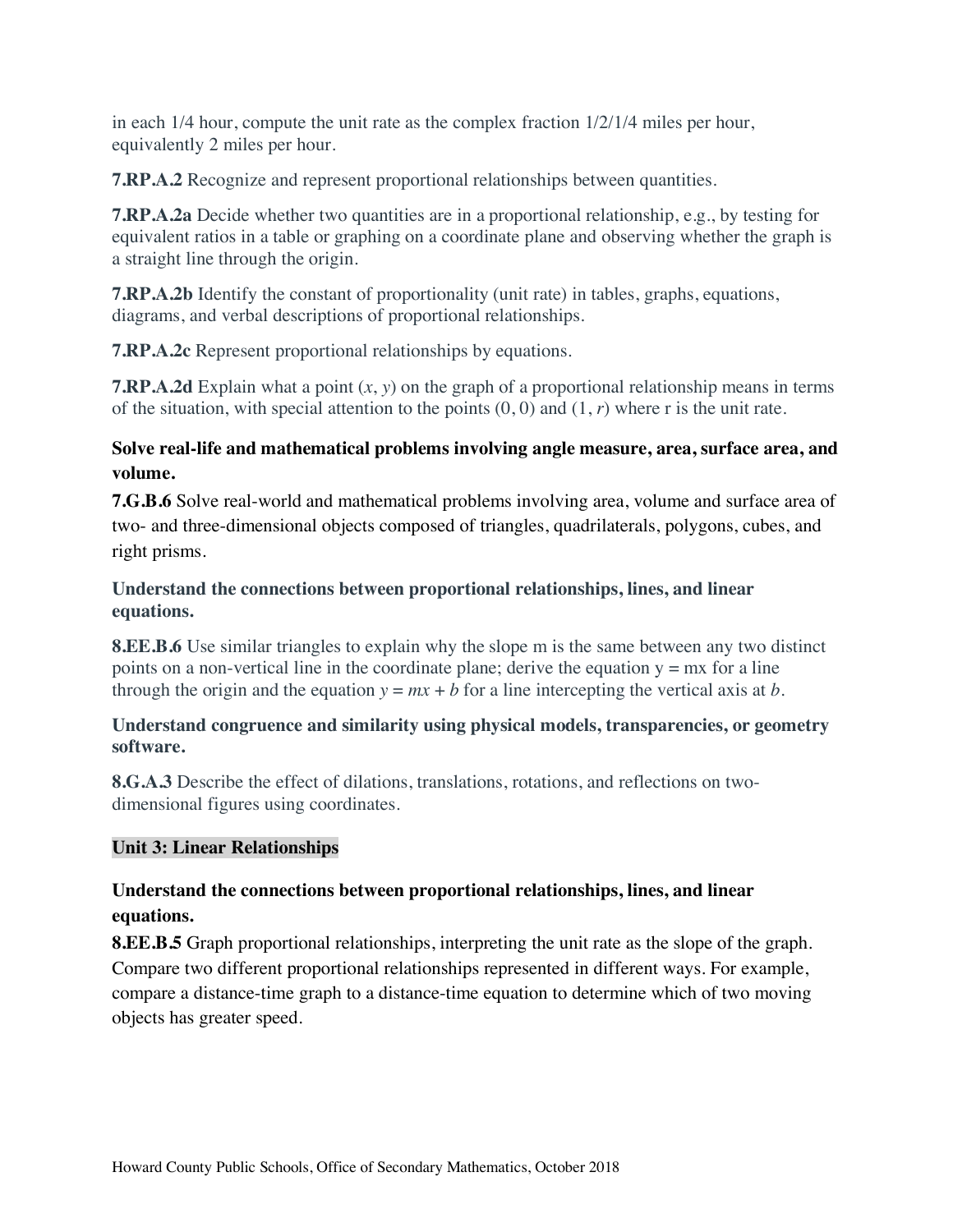**8.EE.B.6** Use similar triangles to explain why the slope m is the same between any two distinct points on a non-vertical line in the coordinate plane; derive the equation y = mx for a line through the origin and the equation  $y = mx + b$  for a line intercepting the vertical axis at *b*.

## **Analyze and solve linear equations and pairs of simultaneous linear equations.**

 **8.EE.C.8.a** Understand that solutions to a system of two linear equations in two variables correspond to points of intersection of their graphs, because points of intersection satisfy both equations simultaneously.

## **Understand congruence and similarity using physical models, transparencies, or geometry software.**

**8.G.A.1** Verify experimentally the properties of rotations, reflections, and translations:

#### **Unit 4: Linear Equations and Linear Systems**

 **Analyze and solve linear equations and pairs of simultaneous linear equations. 8.EE.C.7** Solve linear equations in one variable.

 **8.EE.C.7.a** Give examples of linear equations in one variable with one solution, infinitely many solutions, or no solutions. Show which of these possibilities is the case by successively transforming the given equation into simpler forms, until an equivalent equation of the form  $x =$  $a, a = a$ , or  $a = b$  results (where  $a$  and  $b$  are different numbers).

 **8.EE.C.7.b** Solve linear equations with rational number coefficients, including equations whose solutions require expanding expressions using the distributive property and collecting like terms.

**8.EE.C.8** Analyze and solve pairs of simultaneous linear equations.

 **8.EE.C.8.a** Understand that solutions to a system of two linear equations in two variables correspond to points of intersection of their graphs, because points of intersection satisfy both equations simultaneously.

 **8.EE.C.8.b** Solve systems of two linear equations in two variables algebraically, and estimate solutions by graphing the equations. Solve simple cases by inspection. *For example, 3x + 2y = 5*  and  $3x + 2y = 6$  have no solution because  $3x + 2y$  cannot simultaneously be 5 and 6.

#### **Unit 5: Functions**

**Define, evaluate, and compare functions.**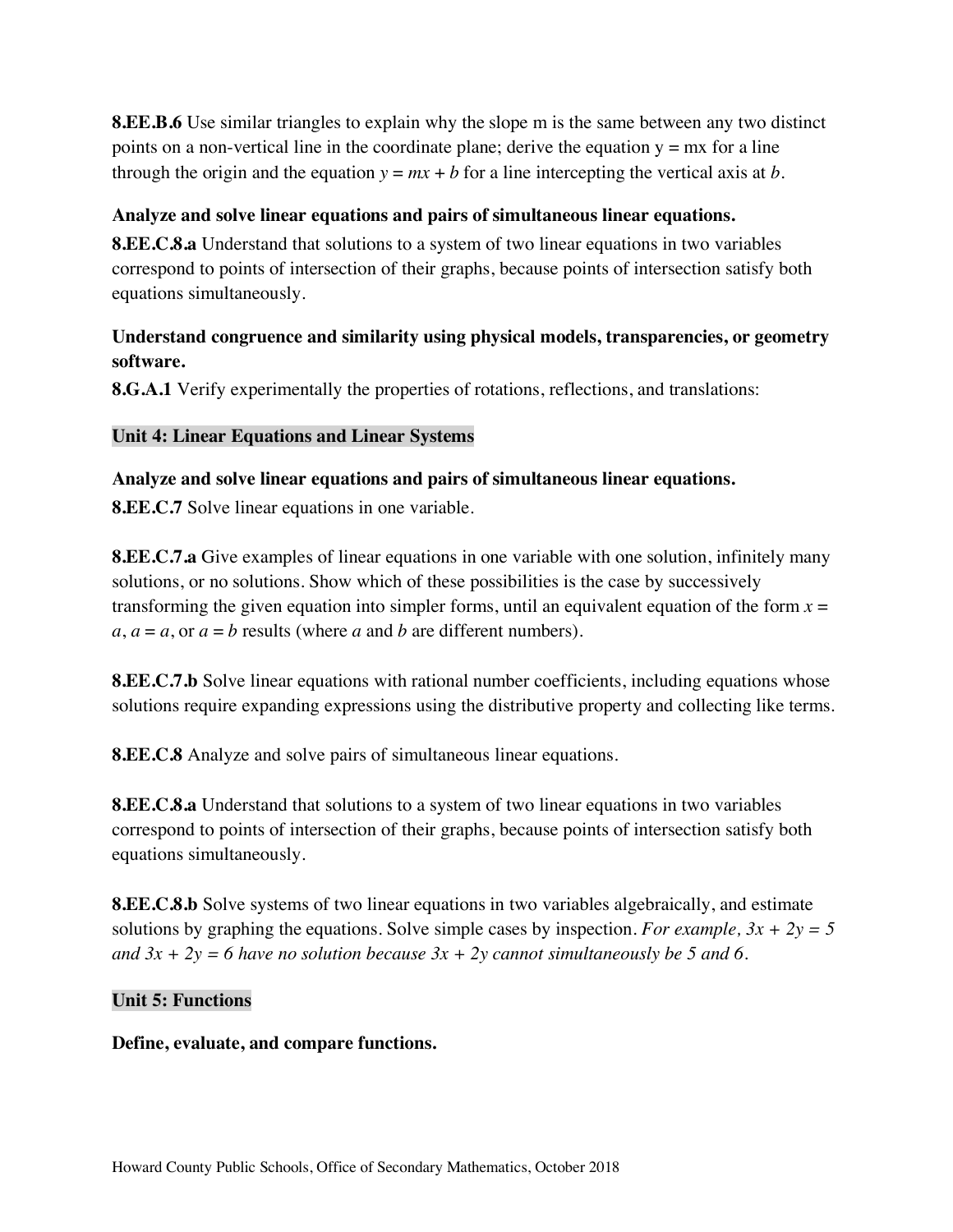**8.F.A.1** Understand that a function is a rule that assigns to each input exactly one output. The graph of a function is the set of ordered pairs consisting of an input and the corresponding output.

 **8.F.A.2** Compare properties of two functions each represented in a different way (algebraically, graphically, numerically in tables, or by verbal descriptions). *For example, given a linear function represented by a table of values and a linear function represented by an algebraic expression, determine which function has the greater rate of change*.

 **8.F.A.3** Interpret the equation *y = mx + b* as defining a linear function, whose graph is a straight line; give examples of functions that are not linear. *For example, the function A = s2 giving the area of a square as a function of its side length is not linear because its graph contains the points (1,1), (2,4) and (3,9), which are not on a straight line*.

## **Use functions to model relationships between quantities.**

 **8.F.B.4** Construct a function to model a linear relationship between two quantities. Determine the rate of change and initial value of the function from a description of a relationship or from two (*x, y*) values, including reading these from a table or from a graph. Interpret the rate of change and initial value of a linear function in terms of the situation it models, and in terms of its graph or a table of values.

 **8.F.B.5** Describe qualitatively the functional relationship between two quantities by analyzing a graph (e.g., where the function is increasing or decreasing, linear or nonlinear). Sketch a graph that exhibits the qualitative features of a function that has been described verbally.

## **Unit 6: Exponents and Scientific Notation**

## **Expressions and Equations Work with radicals and integer exponents.**

 **8.EE.A.1** Know and apply the properties of integer exponents to generate equivalent numerical expressions. For example,  $3^2 \times 3^{5} = 3^{3} = 1/3^{3} = 1/27$ .

 **8.EE.A.3** Use numbers expressed in the form of a single digit times an integer power of 10 to estimate very large or very small quantities, and to express how many times as much one is than the other. *For example, estimate the population of the United States as 3 times 108 and the population of the world as 7 times 109 , and determine that the world population is more than 20 times larger*.

 **8.EE.A.4** Perform operations with numbers expressed in scientific notation, including problems where both decimal and scientific notation are used. Use scientific notation and choose units of appropriate size for measurements of very large or very small quantities (e.g., use millimeters per year for seafloor spreading). Interpret scientific notation that has been generated by technology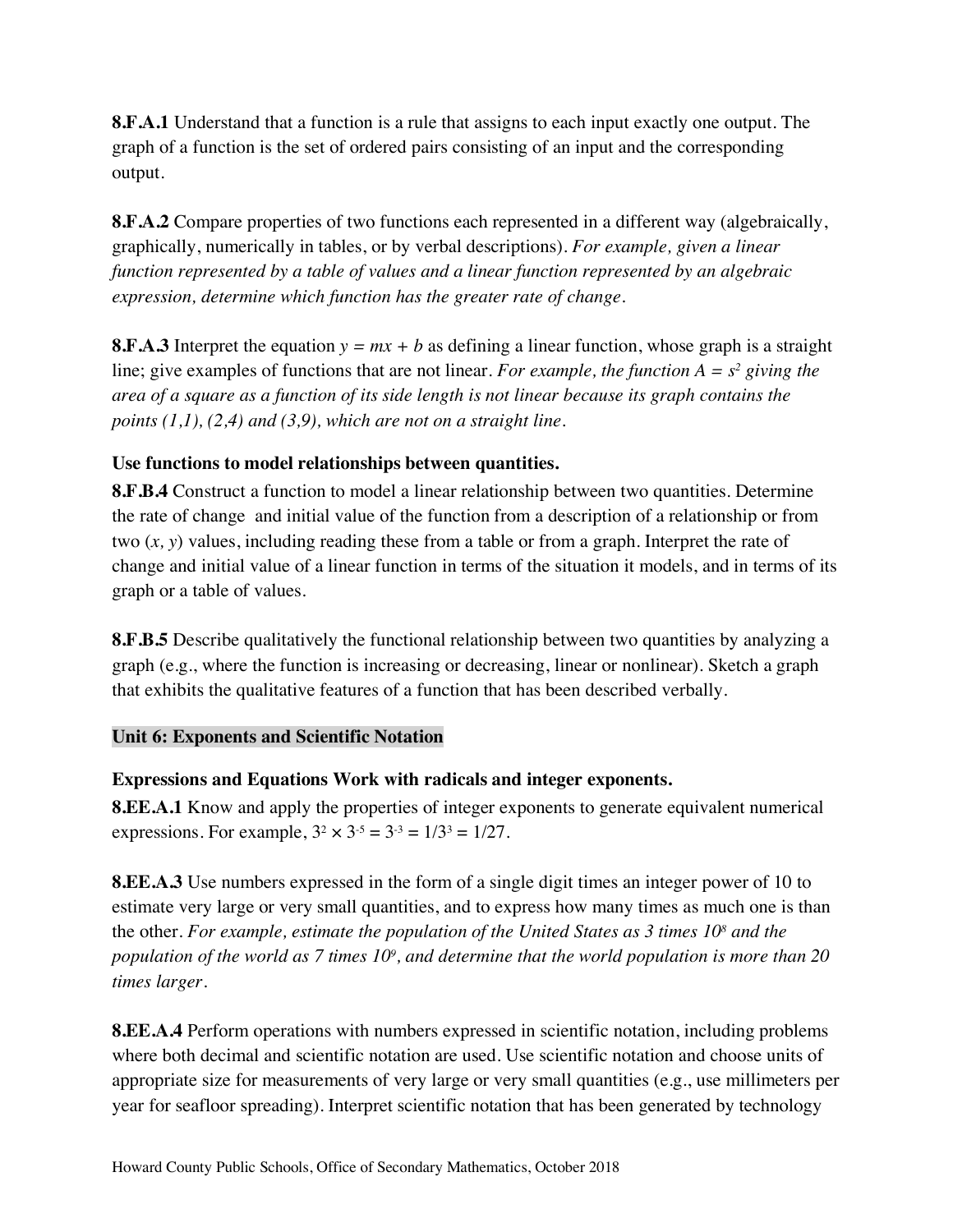## **Unit 7: Pythagorean Theorem and Irrational Numbers**

# **Draw, construct, and describe geometrical figures and describe the relationships between them.**

 **7.G.A.1** Solve problems involving scale drawings of geometric figures, including computing actual lengths and areas from a scale drawing and reproducing a scale drawing at a different scale.

 **7.G.A.2** Draw (freehand, with ruler and protractor, and with technology) geometric shapes with given conditions. Focus on constructing triangles from three measures of angles or sides, noticing when the conditions determine a unique triangle, more than one triangle, or no triangle.

# **Know that there are numbers that are not rational, and approximate them by rational numbers.**

 **8.NS.A.1** Know that numbers that are not rational are called irrational. Understand informally that every number has a decimal expansion; for rational numbers show that the decimal expansion repeats eventually, and convert a decimal expansion which repeats eventually into a rational number.

 **8.NS.A.2** Use rational approximations of irrational numbers to compare the size of irrational numbers, locate them approximately on a number line diagram, and estimate the value of expressions (e.g.,  $\pi^2$ ). *For example, by truncating the decimal expansion of*  $\sqrt{2}$ *, show that*  $\sqrt{2}$  *is between 1 and 2, then between 1.4 and 1.5, and explain how to continue on to get better approximations*.

# **Expressions and Equations Work with radicals and integer exponents.**

 **8.EE.A.2** Use square root and cube root symbols to represent solutions to equations of the form  $x^2 = p$  and  $x^3 = p$ , where *p* is a positive rational number. Evaluate square roots of small perfect squares and cube roots of small perfect cubes. Know that  $\sqrt{2}$  is irrational.

## **Use functions to model relationships between quantities.**

## **Understand and apply the Pythagorean Theorem.**

**8.G.B.6** Explain a proof of the Pythagorean Theorem and its converse.

 **8.G.B.7** Apply the Pythagorean Theorem to determine unknown side lengths in right triangles in real-world and mathematical problems in two and three dimensions.

## **Unit 8: Probability and Sampling**

#### **Use random sampling to draw inferences about a population.**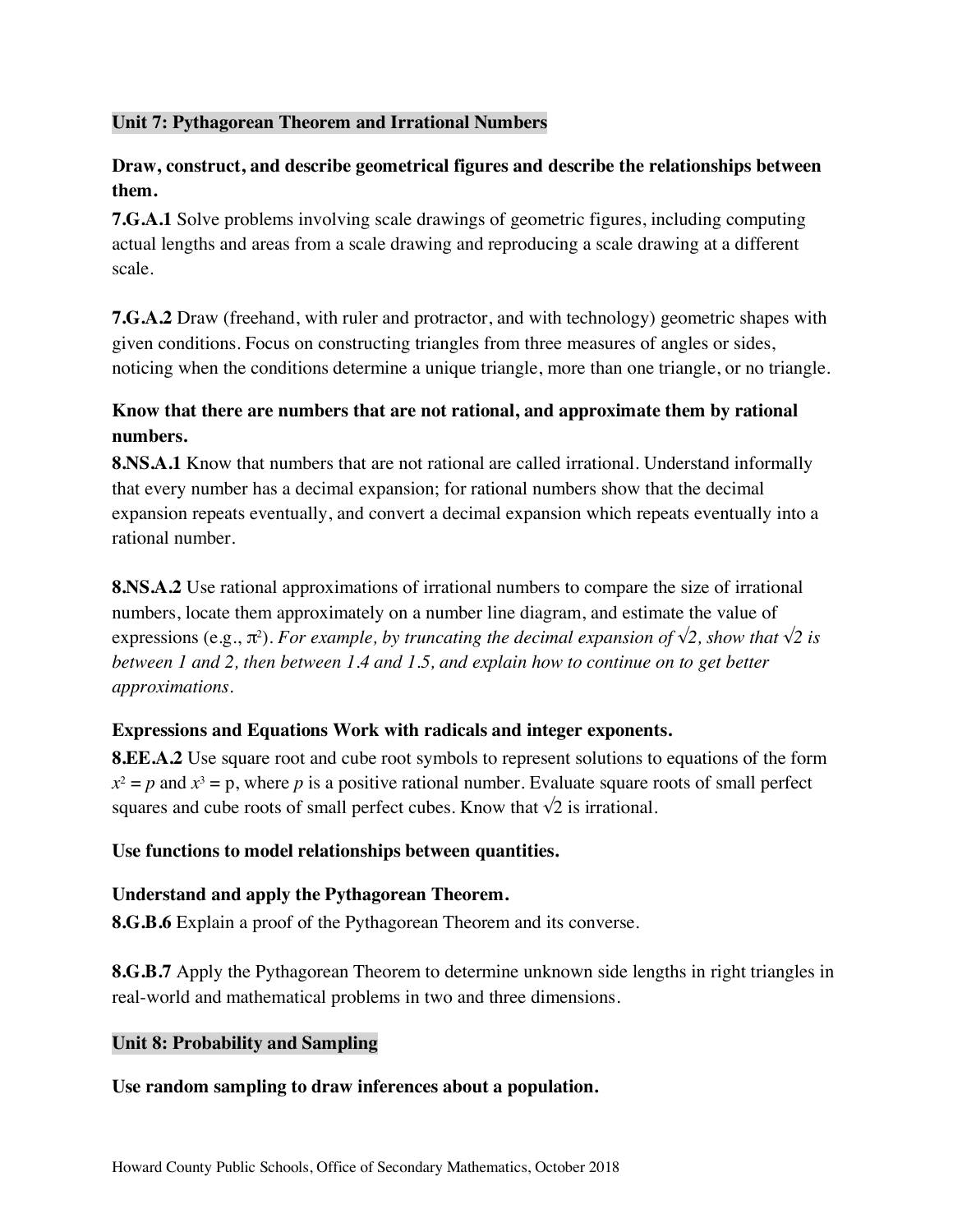**7.SP.A.1** Understand that statistics can be used to gain information about a population by examining a sample of the population; generalizations about a population from a sample are valid only if the sample is representative of that population. Understand that random sampling tends to produce representative samples and support valid inferences.

 **7.SP.A.2** Use data from a random sample to draw inferences about a population with an unknown characteristic of interest. Generate multiple samples (or simulated samples) of the same size to gauge the variation in estimates or predictions. *For example, estimate the mean word*  length in a book by randomly sampling words from the book; predict the winner of a school  *election based on randomly sampled survey data. Gauge how far off the estimate or prediction might be*.

## **Draw informal comparative inferences about two populations.**

 **7.SP.B.3** Informally assess the degree of visual overlap of two numerical data distributions with similar variabilities, measuring the difference between the centers by expressing it as a multiple of a measure of variability. *For example, the mean height of players on the basketball team is 10 cm greater than the mean height of players on the soccer team, about twice the variability (mean absolute deviation) on either team; on a dot plot, the separation between the two distributions of heights is noticeable*.

 **7.SP.B.4** Use measures of center and measures of variability for numerical data from random samples to draw informal comparative inferences about two populations. *For example, decide whether the words in a chapter of a seventh-grade science book are generally longer than the words in a chapter of a fourth-grade science book*.

# **Investigate chance processes and develop, use, and evaluate probability models.**

 **7.SP.C.5** Understand that the probability of a chance event is a number between 0 and 1 that expresses the likelihood of the event occurring. Larger numbers indicate greater likelihood. A probability near 0 indicates an unlikely event, a probability around 1/2 indicates an event that is neither unlikely nor likely, and a probability near 1 indicates a likely event.

 **7.SP.C.6** Approximate the probability of a chance event by collecting data on the chance process that produces it and observing its long-run relative frequency, and predict the approximate relative frequency given the probability. *For example, when rolling a number cube 600 times, predict that a 3 or 6 would be rolled roughly 200 times, but probably not exactly 200 times*.

 **7.SP.C.7** Develop a probability model and use it to find probabilities of events. Compare probabilities from a model to observed frequencies; if the agreement is not good, explain possible sources of the discrepancy.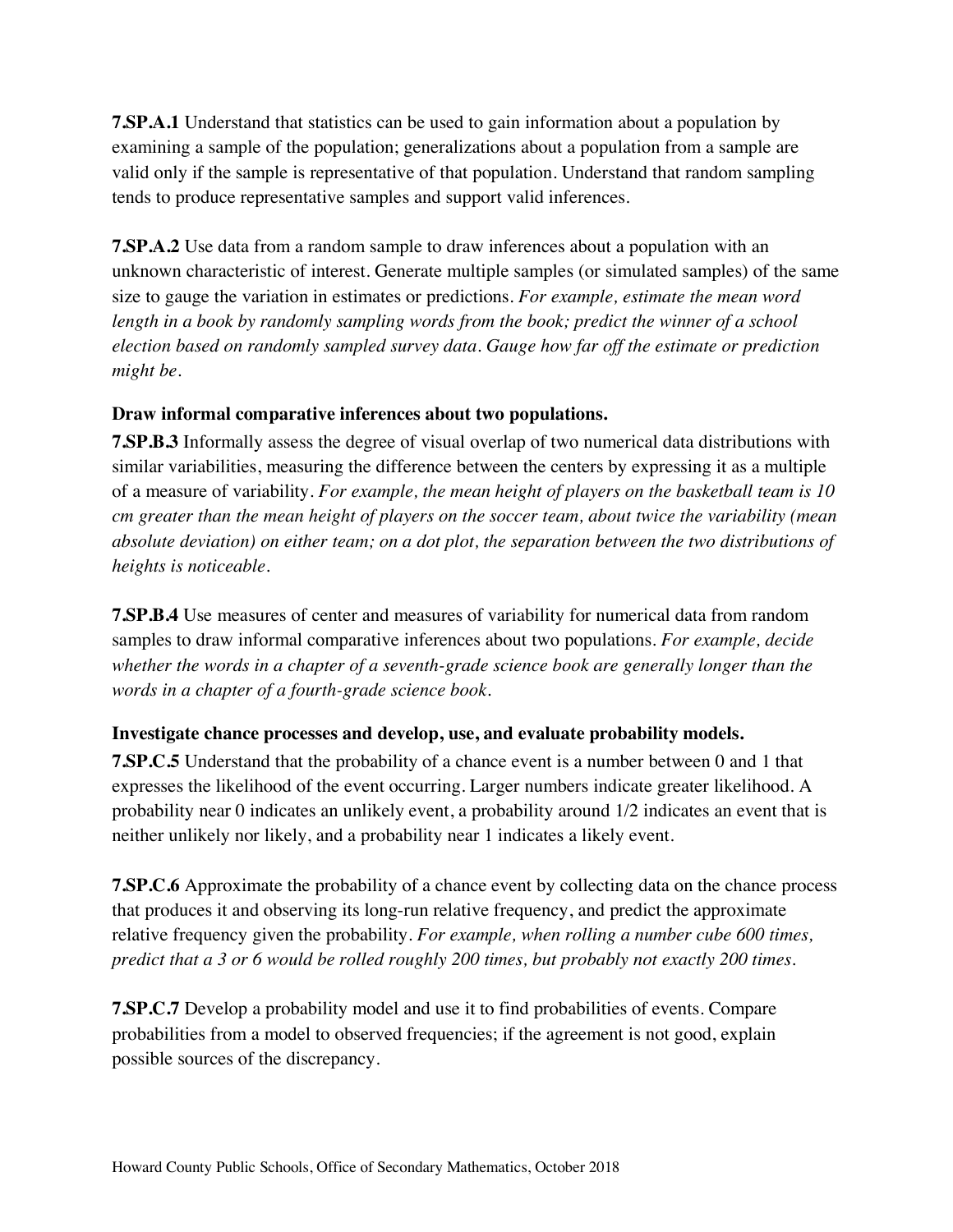**7.SP.C.7.a** Develop a uniform probability model by assigning equal probability to all outcomes, and use the model to determine probabilities of events. *For example, if a student is selected at random from a class, find the probability that Jane will be selected and the probability that a girl will be selected*.

 **7.SP.C.7.b** Develop a probability model (which may not be uniform) by observing frequencies in data generated from a chance process. *For example, find the approximate probability that a spinning penny will land heads up or that a tossed paper cup will land open-end down. Do the outcomes for the spinning penny appear to be equally likely based on the observed frequencies?* 

 **7.SP.C.8** Find probabilities of compound events using organized lists, tables, tree diagrams, and simulation.

 **7.SP.C.8.a** Understand that, just as with simple events, the probability of a compound event is the fraction of outcomes in the sample space for which the compound event occurs.

 **7.SP.C.8.b** Represent sample spaces for compound events using methods such as organized lists, tables and tree diagrams. For an event described in everyday language (e.g., "rolling double sixes"), identify the outcomes in the sample space which compose the event.

 **7.SP.C.8.c** Design and use a simulation to generate frequencies for compound events. *For*  example, use random digits as a simulation tool to approximate the answer to the question: If  *40% of donors have type A blood, what is the probability that it will take at least 4 donors to find one with type A blood?* 

# **Apply and extend previous understandings of operations with fractions.**

 **7.NS.A.2.d** Convert a rational number to a decimal using long division; know that the decimal form of a rational number terminates in 0s or eventually repeats.

## **Unit 9: Putting it All Together (OPTIONAL)**

## **Define, evaluate, and compare functions.**

 **8.F.A.1** Understand that a function is a rule that assigns to each input exactly one output. The graph of a function is the set of ordered pairs consisting of an input and the corresponding output.<sup>1</sup>

## **8.F.B Use functions to model relationships between quantities.**

**Understand congruence and similarity using physical models, transparencies, or geometry software.**